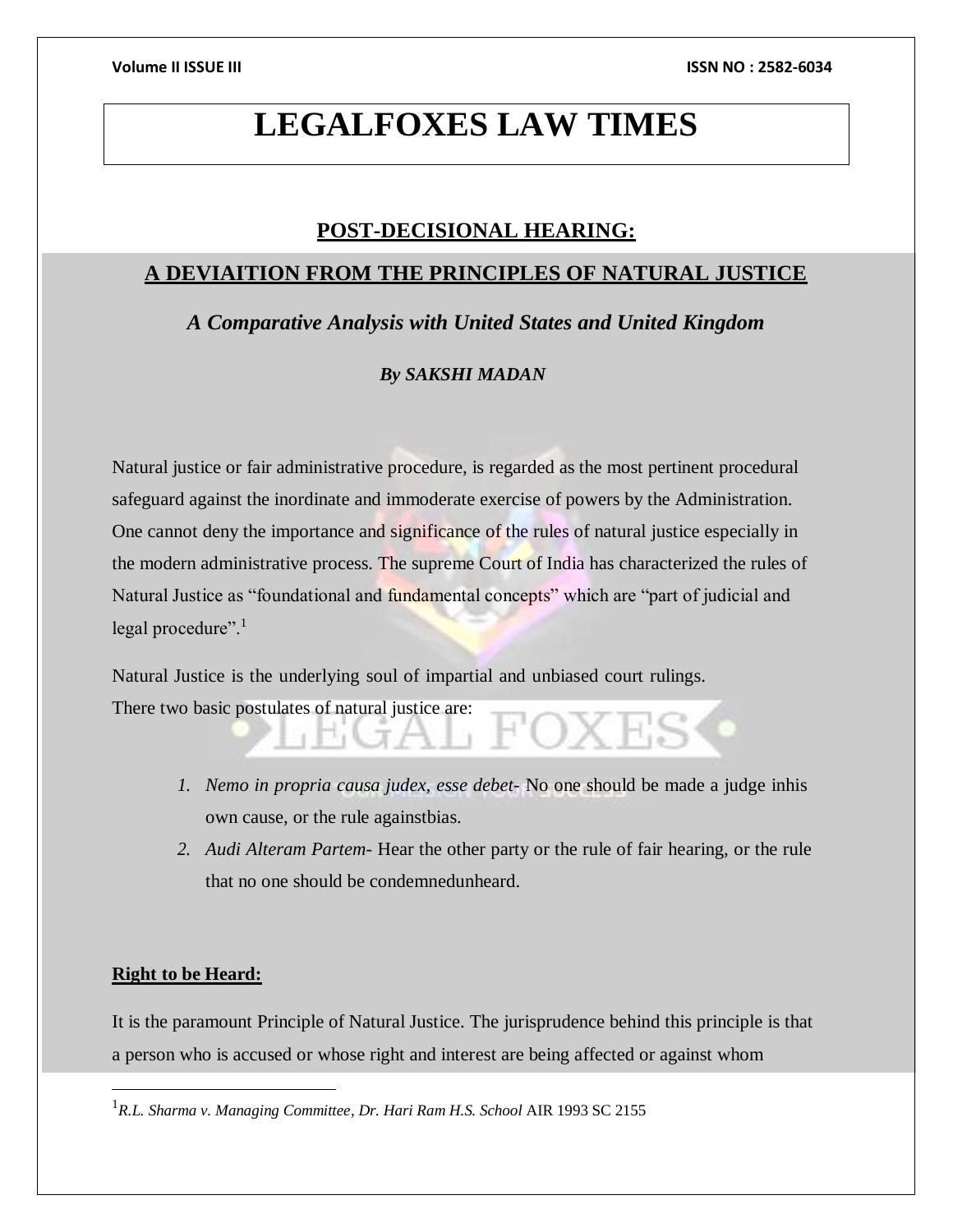adverse action are being initiated by an authority must be given an opportunity to defend and present his views on those matters, rather deciding the issue without hearing the party.<sup>2</sup>The principle of Audi Alteram Partem is sine qua non at every stage of an administrative proceeding and cannot be dispensed with at any stage.

## EXCLUSION TO PRINCIPLES OF NATURAL JUSTICE:

However, keeping in mind the importance of the aforesaid principles, one cannot ignore the fact that though it is important to follow and implement, in full spirit, the principles of Natural justice, but the truth is that there are times when their requirement is to be dispensed with or the facts and circumstances of the prevailing case force that these principles be not applied in a verbatim manner. Time and again their application and implementation is required to be either liberalized or completely excluded too.

## NATURAL JUSTICE: NO RIGID MOULD

Fair play is a part of the public policy and is a guarantee for justice to the people.<sup>3</sup> Every agency has been conferred with an obligation that requires it to act fairly so that social action would be just and there would be furtherance of the well-being of citizens. However, the norms pertinent to fair hearing are dynamic and differ from institution to institution. The Supreme Court in *K.L. Tripathi v. State Bank of India<sup>4</sup>*, held that the principles of natural justice are not rigid,

<sup>3</sup>[<http://www.legalservicesindia.com/article/1519/Principles-of-Natural-Justice-In-Indian-Constitution.html>](http://www.legalservicesindia.com/article/1519/Principles-of-Natural-Justice-In-Indian-Constitution.html) accessed 10 December 2020 4*K.L. Tripathi v. State Bank of India*AIR 1984 SC 273

<sup>&</sup>lt;sup>2</sup> Sujoy Sur and Siddharth Sharma, 'The Concept of Post Decisional Hearing: Establishing its Jurisprudence, and Contemporaneous Relevance' (2014) IJLLJS <[http://ijlljs.in/wp-content/uploads/2014/08/Post-Decisional-Hearing-](http://ijlljs.in/wp-content/uploads/2014/08/Post-Decisional-Hearing-2-_1_.pdf.)[2-\\_1\\_.pdf.>](http://ijlljs.in/wp-content/uploads/2014/08/Post-Decisional-Hearing-2-_1_.pdf.) accessed 4December 2020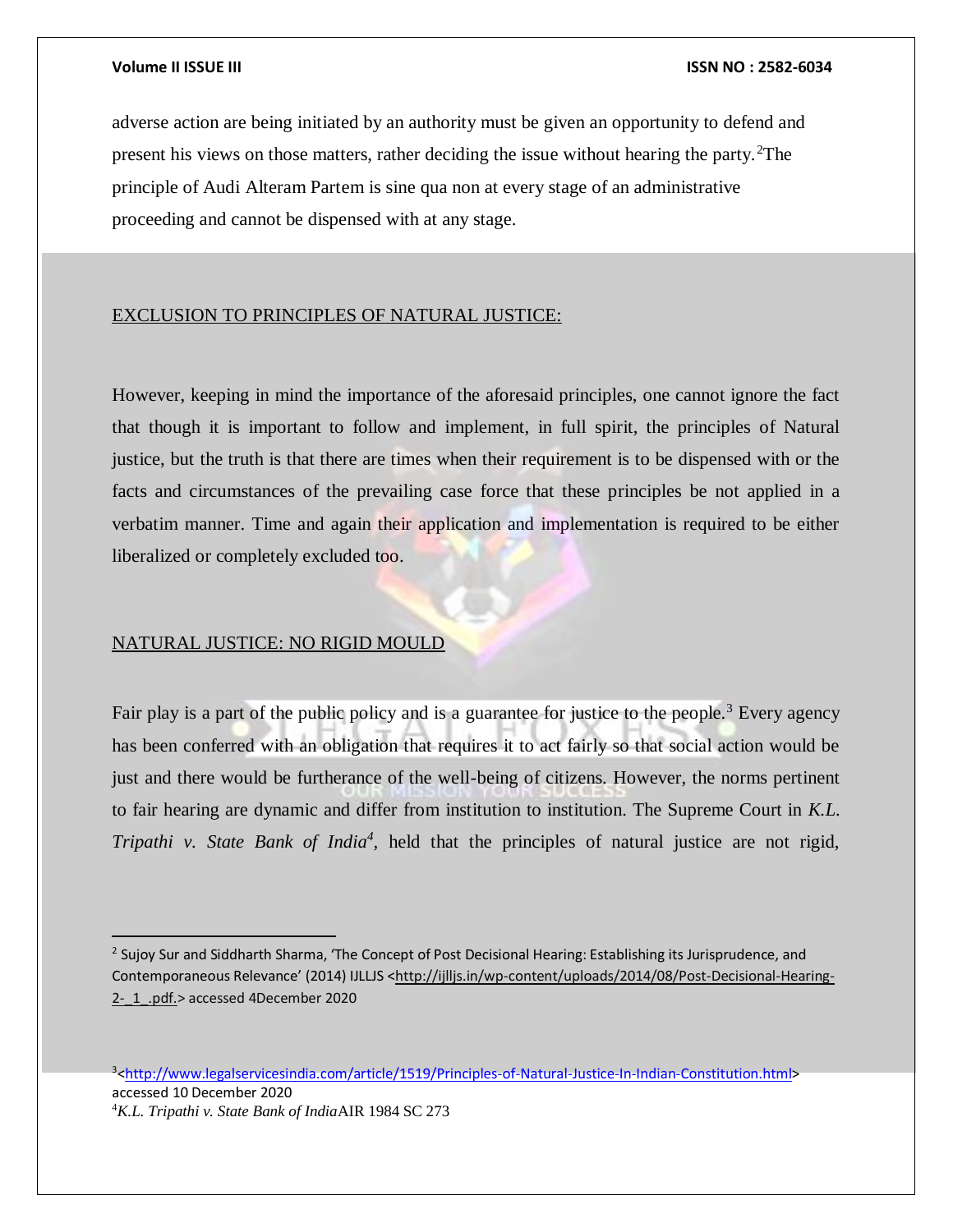immutable, but rather flexible in nature. Also, the court in another landmark case emphasized and appreciated the fact that the concept of fair hearing is an "**elastic one**".<sup>5</sup>

No general rule of universal application can be laid down as to the applicability of the principal Audi alteram partem.<sup>6</sup>There are several instances when the principle can be excluded. Although the word exception in the context of natural justice is really a misnomer, because in the exclusionary cases, the rule of Audi alteram partem is held inapplicable not by the way of an exception to 'fair play in action', but because nothing unfair can be inferred by not affording an opportunity to present or meet a case.<sup>7</sup>Such situations of exclusion considering nothing unfair may be inferred must be few and exceptional. Thus, a few instances when the rule may be done away with include: exclusion by a statute (expressly or impliedly), exclusion in emergency, exclusion in the cases of confidentiality, exclusion in cases of purely administrative matters, exclusion in cases of interim preventive action, exclusion in legislative action, exclusion where no right of the person is infringed, exclusion in cases of statutory exception or necessity, exclusion in cases of contractual arrangement, exclusion in cases of government policy decisions etc.<sup>8</sup>

In the case, *Swadeshi Cotton Mills v. Union of India<sup>9</sup>* , Chinappa Reddy J. observed: "Natural Justice, like ultra vires and public policy, is a branch of public law and is a formidable weapon, which can be wielded to secure justice to the citizen...while it may be used to protect certain fundamental liberties-civil and political rights-it may be used, as indeed it isused more often than not, to protect vested interests and to obstruct the path of progressive change."

<sup>7</sup>*Maneka Gandhi v. Union of India*[1978] 1 SCC 248

<sup>8</sup>I.P. Massey, *Administrative Law* (9<sup>th</sup> edn, Eastern Book Company 2017) 9 *Swadeshi Cotton Mills v. Union of India*AIR 1981 SC 818

<sup>5</sup>*Mineral Development v. State of Bihar* AIR 1960 SC 468

<sup>&</sup>lt;sup>6</sup> M P Jain and S N Jain*, Principles of Administrative Law (*7<sup>th</sup> edn, Lexis Nexis 2011)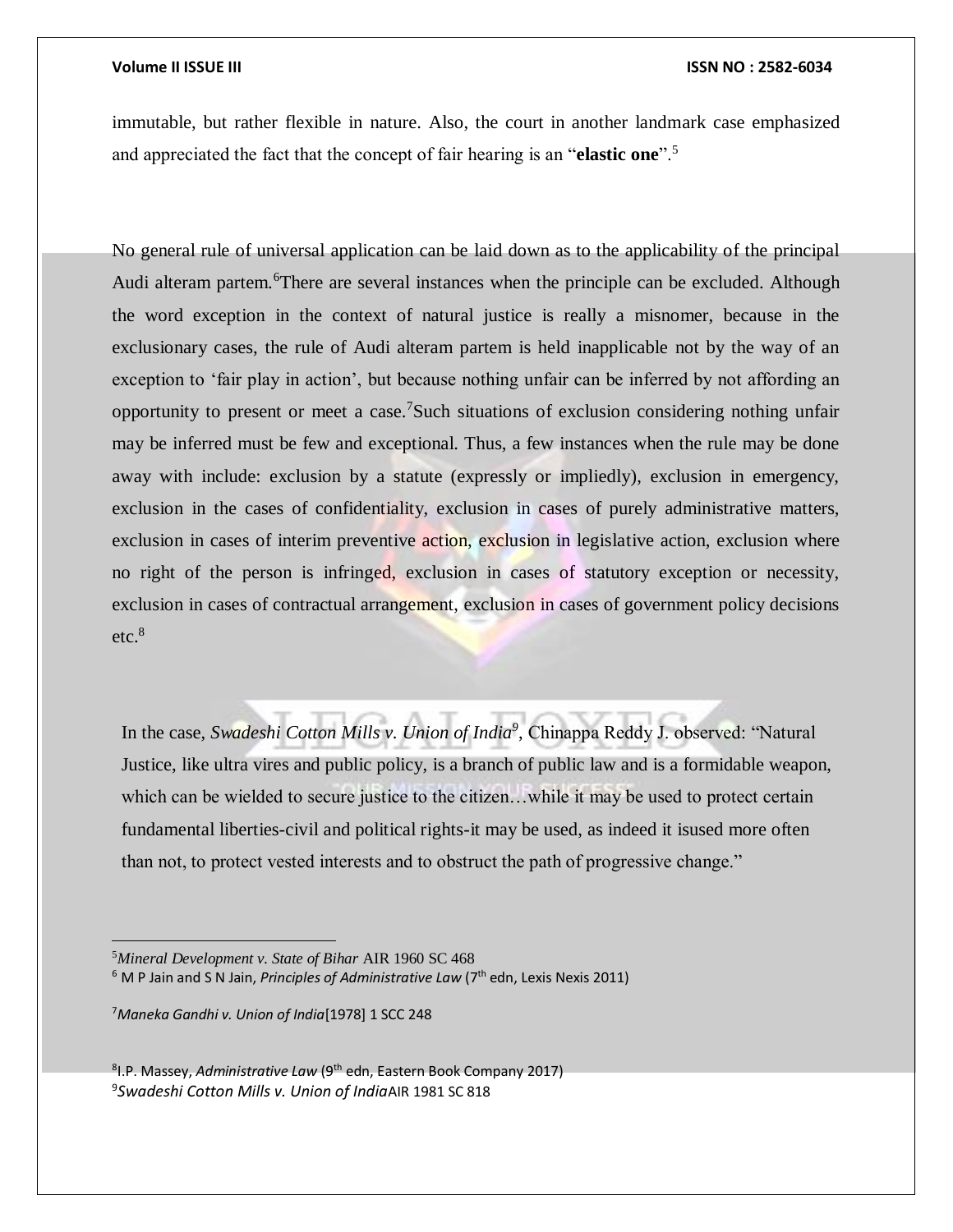# **POST DECISIONAL HEARING:**

A hearing which takes place before the decision is arrived at by the decision-making authority is known as a <u>'pre-decisional' hearing</u> and the hearing held after a tentative decision is reached at is called the 'post decisional'hearing.

Thus, Pre-decisional hearing is a hearing managed before making a choice or sanctioning an order.Post-decisional hearing, as opposed to its counterpart, is a hearing given by the adjudicating authority subsequent to making a choice or a decision.<sup>10</sup>

Itistruethatasageneralrule,hearingshouldbeaffordedbeforeadecisionisreachedatbyan authority but there lies another aspect which is the idea of post decisional hearing which was developed to maintain a balance between administrative efficiency and fairness to the individual. This harmonizing tool was developed by the Supreme Court in the landmark case of *Maneka Gandhi v. Union ofIndia<sup>11</sup>* .

Thus, in cases where pre-decisional hearing may not be feasible to be held, as for example, when the authority has to deal with a large number of cases, or when a prompt decision has to be taken, a post decisional hearing can come to rescue. So, in certain situations, decisions are takenonthefirstinstancebeforeprovidingtheindividualsanopportunitytopresenttheirviews as it is not possible to have a normal pre-decisional hearing and the authorities resort to post decision hearing without jeopardising with the compliance of principles of natural justice. Here, it is pertinent to mention that the authorities must take only tentative decision and not a final decision without hearing the party concerned.<sup>12</sup>The major reasoning behind the same is that it would become cumbersome and difficult for the authorities to reverse something they have already decided and the purpose of fair hearing may getdefeated.

The concept of post-decisional hearing has undoubtedly expanded the horizons and scope of principles of natural justice. It cannot be denied that though this concept is practiced by

<sup>&</sup>lt;sup>10</sup>Diva Rai, "Doctrine of Post Decisional Hearing" [2019] <https://blog.ipleaders.in/the-doctrine-of-post-decisionalhearing/>

<sup>11</sup>*Maneka Gandhi v. Union ofIndia*AIR 1978 SC 597

<sup>&</sup>lt;sup>12</sup>M P Jain and S N Jain, *Principles of Administrative Law* (7<sup>th</sup> edn, Lexis Nexis 2011)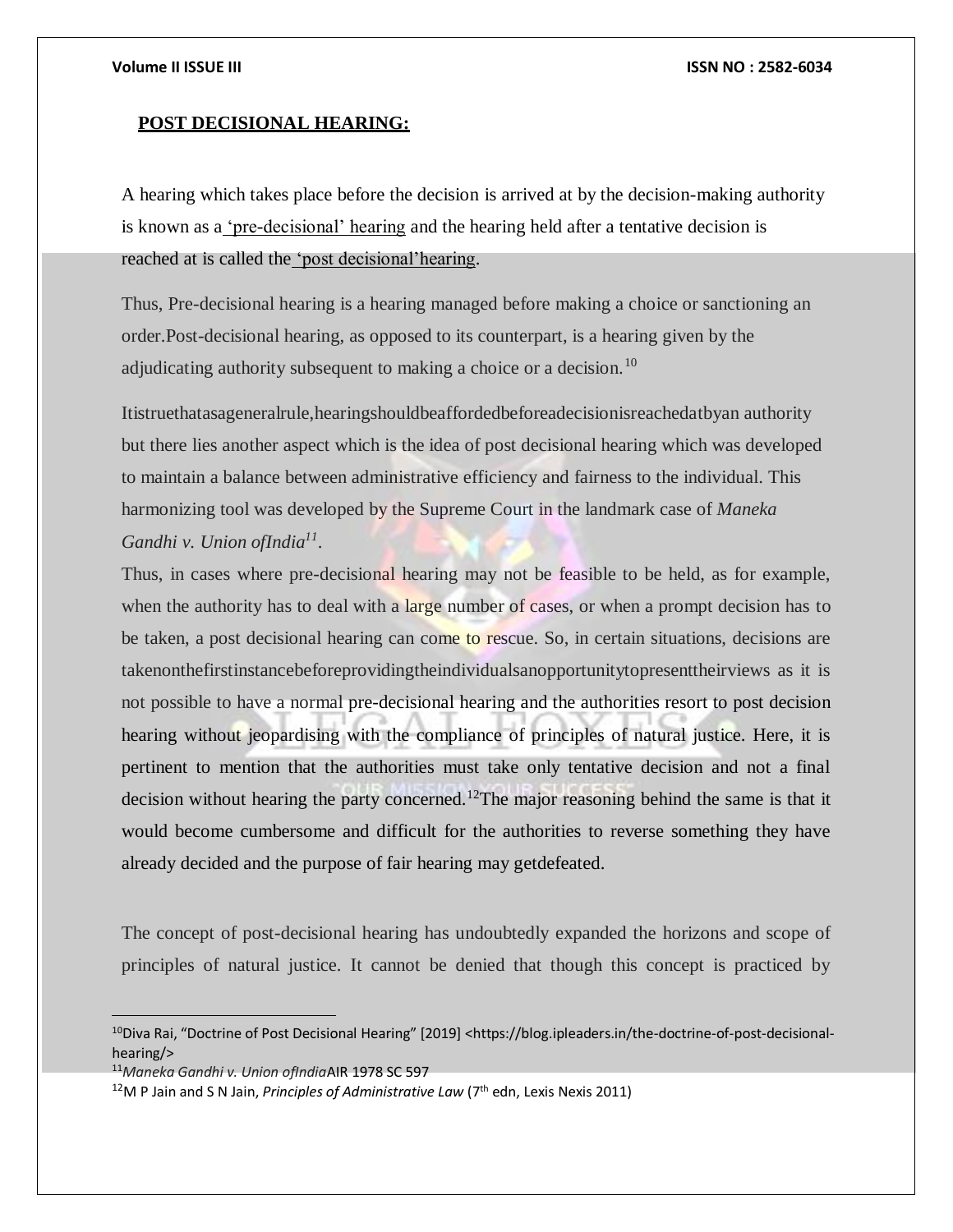thecourts, but not as a matter of routine rather only in those few exceptional cases where predecisional hearing would hinder in meeting the ends of justice. The Supreme Court has different views on Post Decision Hearing, on whether providing opportunity to be heard at a laterstagesubservesthePrincipleofNaturalJusticeornot,orcanpostdecisionhearingbean absolute substitute for pre decisionhearing.

This jurisprudentially ground-breaking concept was evolved and discussed by the Apex Court in the infamous case of*Maneka Gandhi v. Union of India.<sup>13</sup>*The question here was "where an action is to be taken immediately, and exigencies of situation demand that it should be taken without giving any advance notice and opportunity to be heard, can a post-decisional hearing mitigatetheinjusticeiscausedbythelackofpre-decisionalhearing?Inthiscase,thepetitioner-

journalist's passport was impounded by the Indian government under Section 10(3)(c) of the Passport Act, 1967. No opportunity was given to the petitioner before taking the impugned action. When the said action was challenged, it was contended on behalf of the government that the application of the audi alteram partem rule would have frustrated the very purpose of impounding the passport. All the judges also agreed to that the non-application of the said principle was fatal to the action.

The court further stated that it is necessary for the authorities to comply by the principle of Natural Justice and an opportunity to be heard must be provided to the petitioner before passing any final order.<sup>14</sup>

However, it accepted the doctrine of post- decisional hearing in exceptional cases. It laid down that where in an emergent situation, requiringimmediateaction,itisnotpracticabletogivepriornoticeorhearing,thepreliminary action should be soon followed by a preliminaryhearing.<sup>15</sup>

 $\overline{a}$ 

<sup>15</sup>C.K. Takwani, *Lectures on Administrative Law*(6<sup>th</sup> edn., Eastern Book Company2017)

<sup>13</sup>*Maneka Gandhi v. Union of India*AIR 1978 SC 597

<sup>&</sup>lt;sup>14</sup>Sujoy Sur and Siddharth Sharma, 'The Concept of Post Decisional Hearing: Establishing its Jurisprudence, and Contemporaneous Relevance' (2014) IJLLJS <[http://ijlljs.in/wp-content/uploads/2014/08/Post-Decisional-Hearing-](http://ijlljs.in/wp-content/uploads/2014/08/Post-Decisional-Hearing-2-_1_.pdf.)2- 1 .pdf.> accessed 4December 2020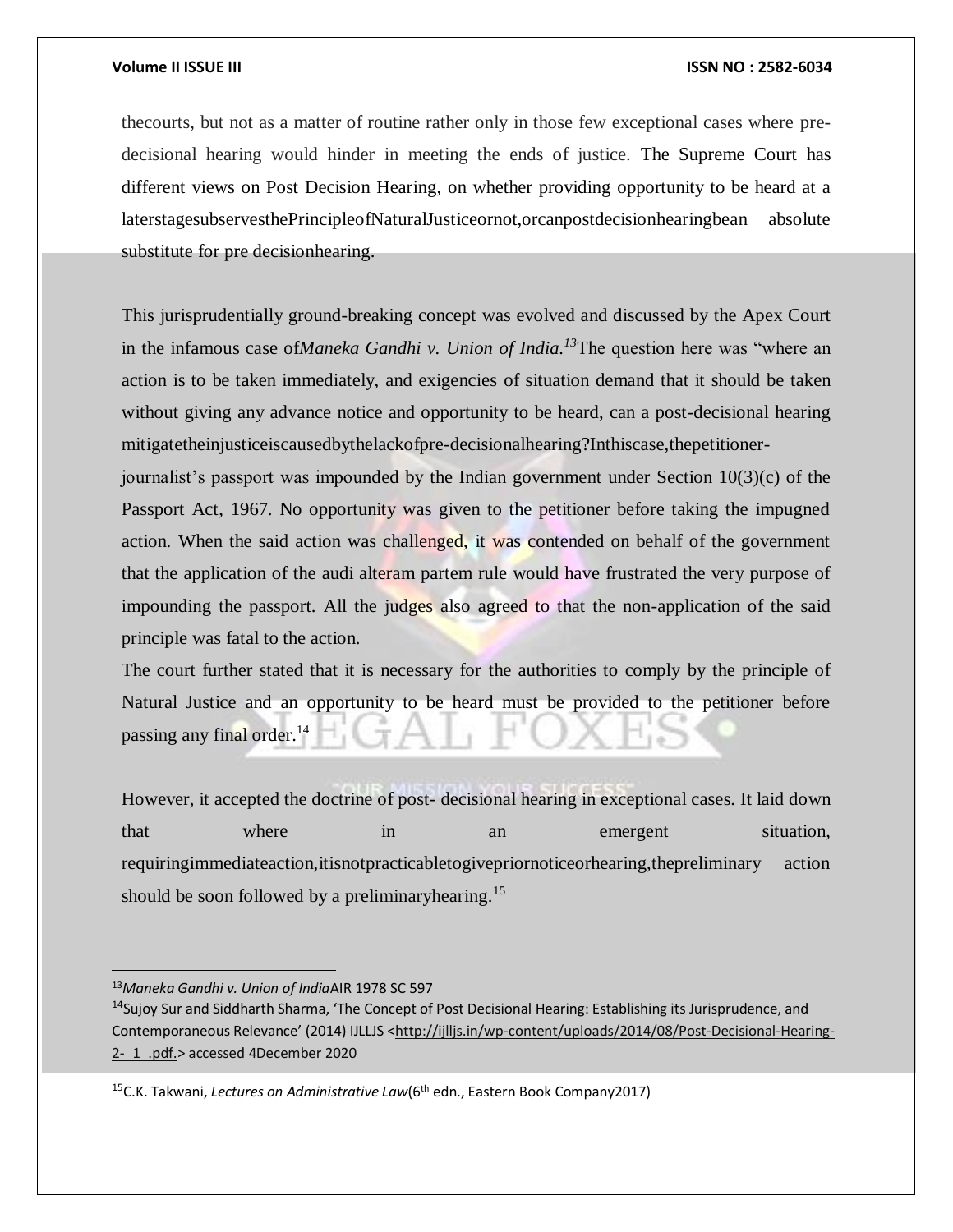Hence, this case brought a revolution in the field of principles of natural justice as for the first time the Indian courts recognized the concept of post decisional hearing. It is pertinent to quote Justice Bhagwati, speaking for the majority consisting of himself, UntwalliaandFazlAliJJ,whocautionedthatthecourtsmustbemostcharyofdispensingwith therequirementofapre-decisionalhearing.However,whereduetopeculiarcircumstancesnosuch pre-decisional hearing could be held, a post-decisional hearing, remedial in aim, might salvage an administrative action from being quashed.<sup>16</sup>

In *S.L. Kapoor v. Jagmohan<sup>17</sup>*, the supersession of a municipality was challenged on the premise of principles of natural justice being violated owing to the reason that no show-cause notice was issued before the impugned order. The Supreme Court while rejecting the said contention opined that such observance would have made no difference.

Another landmark case pertaining to Post decisional hearing is the *Swadeshi Cotton Mills v. Union of India<sup>18</sup>* , The management of Swadesh Cotton Mills was handed over to National Textile Corporation Limited for a term of five years on the ground of drastic reduction in the prices of its articles. The act provides the Centre Government with the power to issue orders regardinganypubliclimitedindustrywhichisnotbeenabletofunctionproperly.Thecompany decided to file a writ petition in Delhi High Court against the Government's order as they contendedthatthesameactwasagrossviolationoftheprinciplesofnaturaljustice.TheHigh Court upheld the order of government. The appellant than filed a revision petition before Supreme **OUR SUGGESS** Court. The main issues considered herewere:

- 1. Can Pre-decisional Hearing be excluded if the Act expressly mentions about providing Post-DecisionalHearing?
- 2. Whether it was necessary to observe the rules of Natural Justice before issuing the order by theGovernment?

ThecourtrecognizedtheprincipleofPostDecisionalHearingandheldthatincertainsituations it is

<sup>16</sup>S.P Sathe, *Administrative Law*(7th Edn, Lexis nexis)

<sup>17</sup>*S.L. Kapoor v. Jagmohan*[1980] 4 SCC 379; AIR 1981 SC 136

<sup>18</sup>*Swadeshi Cotton Mills v. Union of India*AIR 1981 SC 818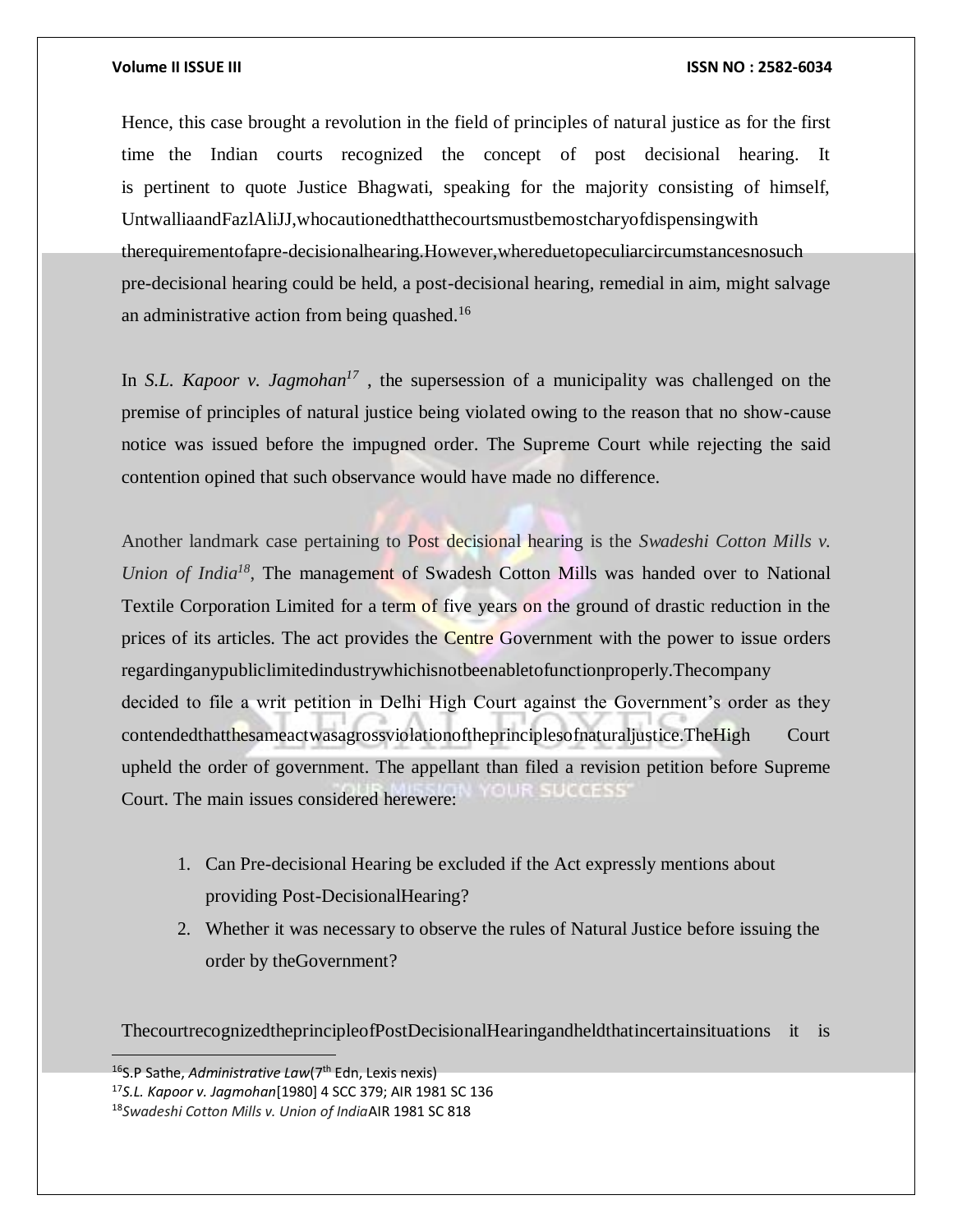not possible to give prior notice or opportunity to be heard, in such circumstances the authoritiesmaytakethenecessarydecisionsbutitmustbefollowedbyafullremedialhearing. Court took a pragmatic view and held that in this case the Kanpur unit was closed for more than three months along with the other five units though few of them showed declining trend in the production but this does not constitute as a situation to take immediate actions, and thereforegovernmenthadviolatedtheruleofAudialterampartembynotproviding opportunity to be heard. Thus, post decisional hearing here was not considered an adequate substitute to pre decisional hearing.

In *K.I. Shephard v. Union of India<sup>19</sup>*, a pertinent question was addressed by the court pertaining to the effectiveness of the concept of Post decisional Hearing.

Here,certainbankswereamalgamatedwithnationalisedbanks.Asaresult,certainemployees of the banks amalgamated were excluded and their services were not taken over by the transferee banks. Such exclusion was made without giving any hearing to the affected employees.<sup>20</sup>Theactionwaschallengedbysomeoftheseemployees.TheSupremeCourthere refusedtoagreewiththeviewthatPostDecisionalHearingwouldbeadequateinthesituation. The court observed, "they have already been thrown out of employment and having been deprivedoflivelihoodtheymustbefacingseriousdifficulties.Thereisnojustificationtothrow them out of employment and then give them an opportunity….it is common experience that once the decision has been taken, there is a tendency to upload it and a representation maynot really yield any fruitfulpurpose." **OUR MISSION YOUR SUCCESS'** 

Here, a post-decisional hearing was considered less effective than a pre-decisional hearing as the court rightly pointed out. Also, it can be thus concluded that post decisional hearing is not adequate in dismissal case where the consequences to the concerned person are very serious.Therefore, in cases of emergent situations as well, pre decisional hearing is necessary which may not be an elaborate one, especially in cases where the action has grave consequences such as loss of livelihood.<sup>21</sup>

<sup>19</sup>*K.I. Shephard v. Union of India*(1987) 4 SCC 431

<sup>&</sup>lt;sup>20</sup> M P Jain and S N Jain, *Principles of Administrative Law*(7<sup>th</sup> edn, Lexis Nexis 2011)

<sup>&</sup>lt;sup>21</sup> I.P. Massey, *Administrative Law*(9<sup>th</sup> edn, Eastern Book Company 2017)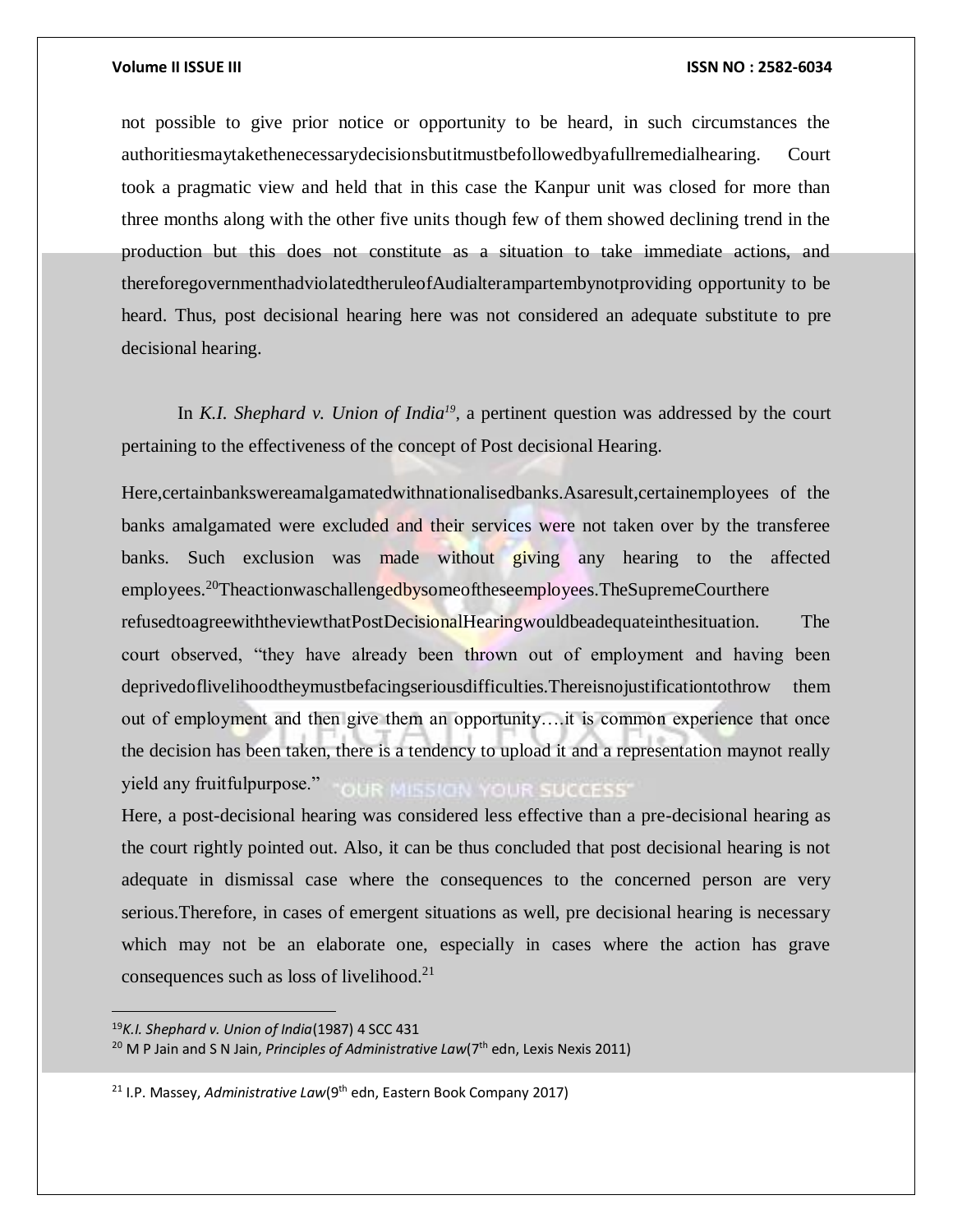Basically,itisthe"necessityforspeed"thatjustifiesapostdecisionalhearing.Insituationsof emergency,theprinciplesofnaturaljusticearerelaxedandtherefore,ifthecourtcomestothe conclusionthatinagivensituation,theserulesareapplicable,thereisnoreasonastowhytheir observance cannot be made at a pre-decisionalstage.

In *H.L.Treahan v. Union of India*<sup>22</sup>, the core issue was whether post decisional hearing undermines the principle of natural justice or not.Following what was laid down in K.I. Shephard v. Union of India in which a vital principle was laid down in relation to government servants and administrative officers that no deprivationoftherightsandbenefitsenjoyedbytheseofficerswithoutfollowingtheprinciple of natural justice and providing opportunity to beheard.

'ProvidingPostdecisionHearingdoesnotsubservetheprincipleofnaturaljustice.'Supreme Court took a pragmatic view and stated that the concerned authorities while hearing the other side after taking a tentative decision proceed with the matter with the closed mind setup and becomes difficult for them to change and reverse their decision. Therefore, by providing Post Decisional Hearing it will not be in compliance with the principle of NaturalJustice.<sup>23</sup>

Thus,ineverycasewherepre decisionalhearingiswarranted,apostdecisionalhearingwould notvalidatetheactionexceptinveryexceptionalcircumstances.<sup>24</sup>Thus,abalancemustalways be struck between the interest of the affected individual and maintenance of publicinterest.

**OUR MISSION YOUR SUCCESS** 

# **COMPARATIVEANALYSIS:**

# A STUDY OF THE CONCEPT IN UNITED STATES OF AMERICA AND THE UNITEDKINGDOM:

 $\overline{a}$ 

<sup>24</sup> I.P. Massey, *Administrative Law* (9<sup>th</sup> edn, Eastern Book Company 2017)

<sup>22</sup>*H.L.Treahan v. Union of India* [1989] 1 SCC 764

<sup>&</sup>lt;sup>23</sup> Sujoy Sur and Siddharth Sharma, 'The Concept of Post Decisional Hearing: Establishing its Jurisprudence, and Contemporaneous Relevance' (2014) IJLLJS <[http://ijlljs.in/wp-content/uploads/2014/08/Post-Decisional-Hearing-](http://ijlljs.in/wp-content/uploads/2014/08/Post-Decisional-Hearing-2-_1_.pdf.)[2-\\_1\\_.pdf.>](http://ijlljs.in/wp-content/uploads/2014/08/Post-Decisional-Hearing-2-_1_.pdf.) accessed 27December 2020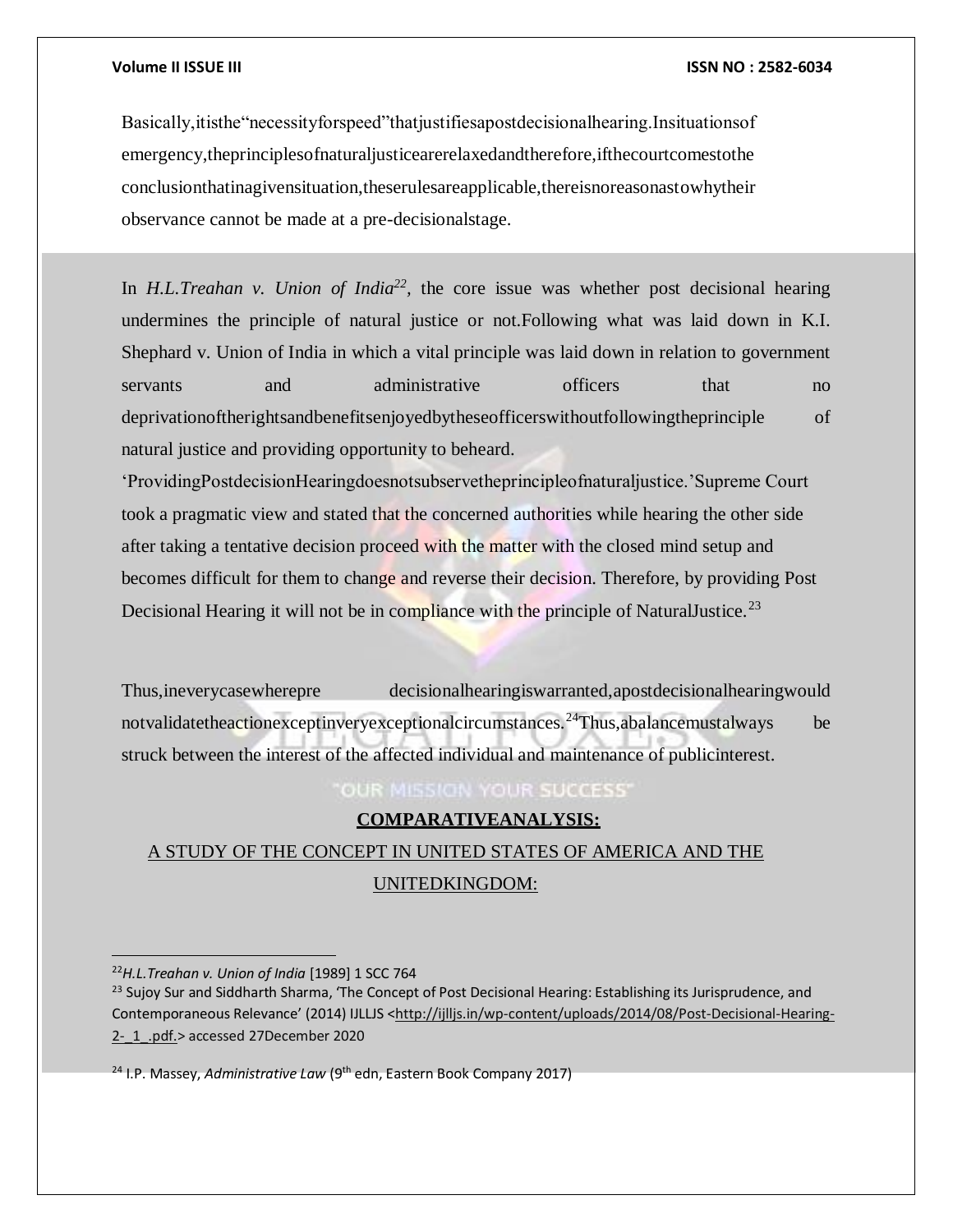# USA:

In the United States of America, due process of law is the rule. It implies fair hearing with promptitude. Therefore, generally pre decisional hearing is the rule and post decisional hearing is an exception. Moreover, it is the pre decisional hearing which is insisted upon when a particular administrative action leads to violation of liberty and property interests. On the contrary, post decisional hearing is sought when there is a gross violation of public interests and in cases of emergency and impracticability.

Thus, the courts in the US have developed three balancing tests to determine which type of hearing is mandated when. They are: (1.) Public Interest involved; (2.) Risks involved in allowing Pre-decisional hearing, and the values of the constitution involved; and (3.) Government's financial and administrative implications.<sup>25</sup>

Later on, these tests were further refined by including the guidelines laid down earlier in the case *Fuentes v. Shevin<sup>26</sup>*. These include: (1.) Important government and general public interest; (2.) Need for prompt actions; and (3.) Quality of control over force of the government. Further, Courts have even insisted on provision of an adequate compensation in case any particular action is found to be contrary to law, or status ante cannot be restored. $27$ 

Post decisional hearing is thus not a violation of the principles of natural justice, but a OUR SHOCESS modification of it in special circumstances.

Thus, cases where pre decisional hearing can be dispensed with:

1. Emergency situation: it has been acknowledged that though due process of law requires providing an opportunity to be heard before a person is deprived of life, liberty or property. But in certain cases, it is neither practicable no possible to provide such

<sup>25</sup>*Mathew v. Eldridge* [1976] 424 US 319

<sup>26</sup>*Fuentes v. Shevin* [1972] 407 US 67 <sup>27</sup>*Reich v. Collins* [1994] 513 US 106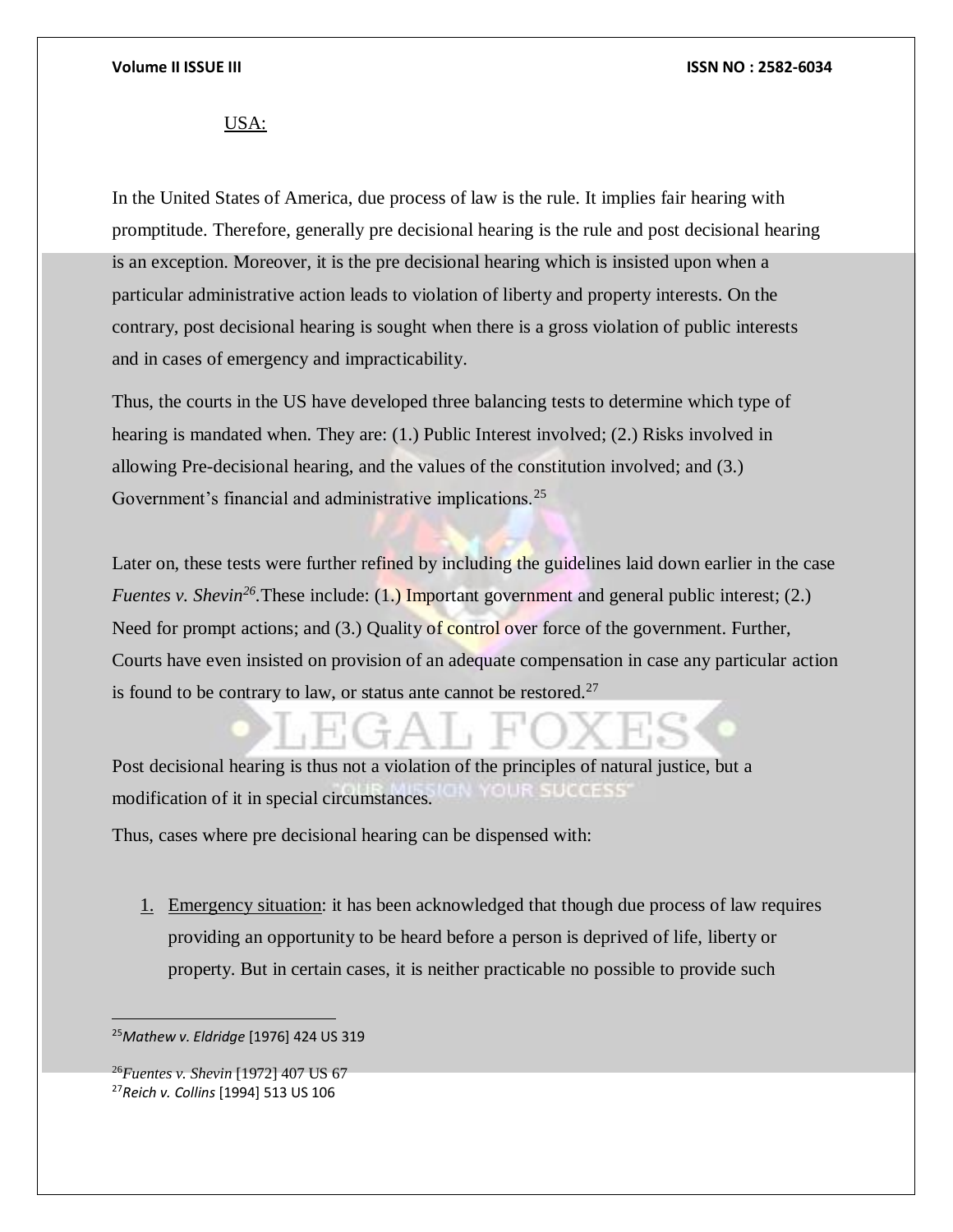hearings where emergent action is necessary to prevent immediate social injury.<sup>28</sup>

Some examples of emergency action may include:<sup>29</sup>

- (a) Cases where summary destruction of property which has become imminently dangerous to the safety, health, morals of the public who might use them or might otherwise be affected by it.<sup>30</sup>In such cases the court excludes the statutory or administrative action from the requirement of hearing as a condition precedent to the deprivation of property on two grounds. *Firstly,* that it is not possible and practicable to give notice and hearing to the owner of the property without causing serious harm and danger to the public in the meantime. In such cases, summary destruction is the only available remedy to save the public form any grave injury. *Secondly,* the due process is not really denied if it is offered at any stage, and that in cases where summary action is necessary, due process is complied with by providing an opportunity of hearing after thecondemnation.
- (b) A converse case is protecting other person's property by destroying one's own property which is infected or has become inherentlydangerous.
- (c) In certain cases, urgency of situations and the veracity of the public danger involved calls for seizure and taking possession of property, business etc.without giving prior hearing. In such cases, due process is held to be complied with by giving a hearing after the seizure has taken place.
- 2. Statutory exclusion of hearing: There may be certain emergency legislations that may exclude the need for conducting hearing before a final decision is reached at by the authority. Such emergency legislations may be pertaining to matters stated above. Apart from this, there may be certain cases when Summary Action is required to be taken. In such cases, instead of making a final order without hearing, a temporary

<sup>28</sup>*Adams V. Milwaukee* [1913] 228 U.S. 572 <sup>29</sup> Scott, D and Felix, A, *Principles of Administrative Law (*Cavendish Publishing Limited 1997)

<sup>30</sup>*North American Cold Storage Co. v. Chicago* [1908] 211 U.S. 306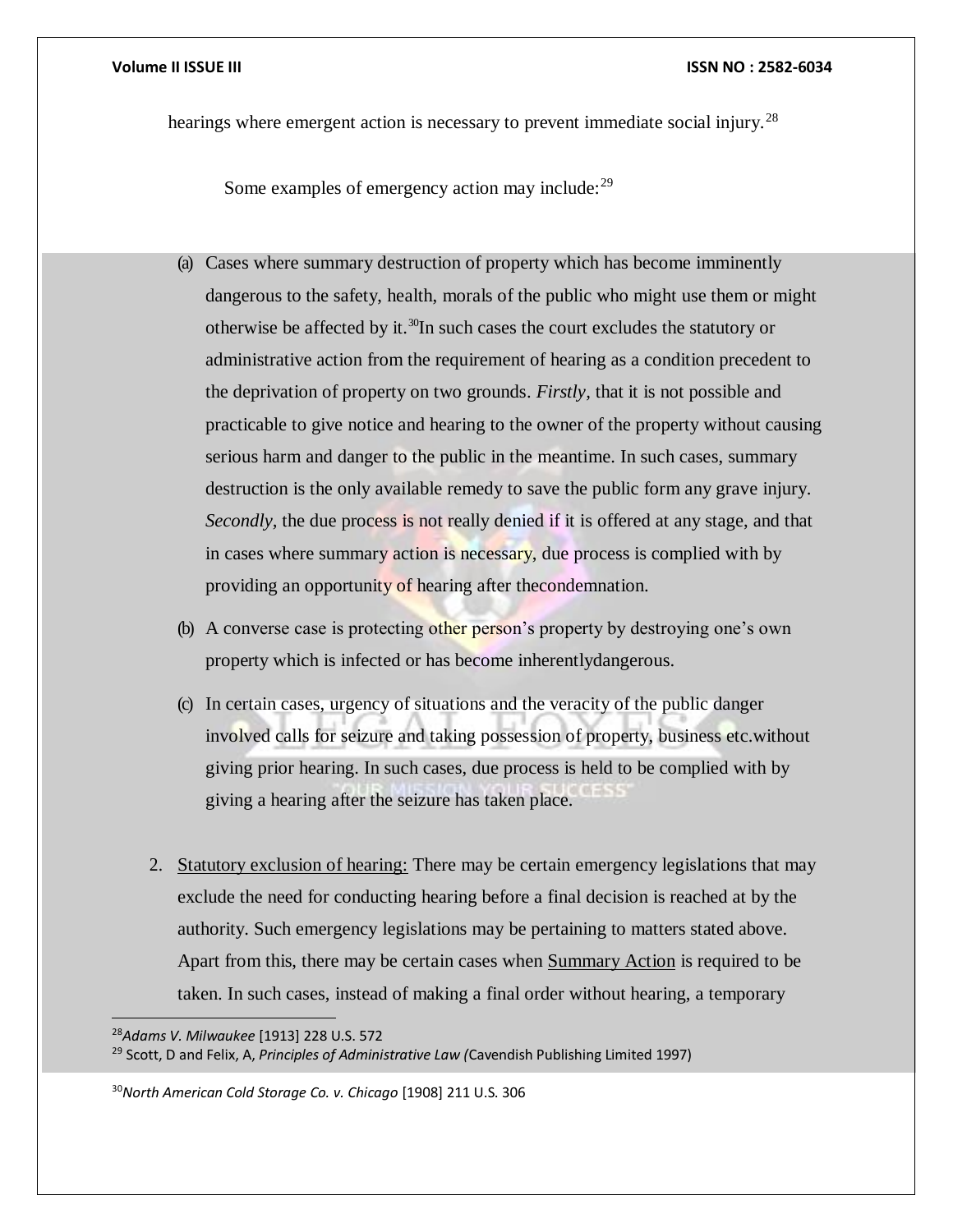action (in the nature of an interlocutory order in a judicial proceeding), such as suspension of license, may be necessary, without a full hearing, in order to avert any immediate injury to the people at large. In such cases, the due process is satisfied by offering a full hearing before the 'final order' is made.<sup>31</sup>However, if no safeguard is provided against arbitrary actions, such legislation may be struck on ground of violation of dueprocess.<sup>32</sup>

# $\div$  COMPARATIVE ANALYSIS OF THE CONCEPT OF POST DECISIONAL HEARING BETWEEN INDIA AND THE UNITED STATES:

 $\checkmark$  As far as emergency action is concerned, in India as well, the post decisional hearing would suffice (a) in cases of urgency or where giving prior notice would defeat the object of action and (b) where the function is purely administrative and the principle of prior hearing doesn't apply and yet requirement of fairness must be complied with.<sup>33</sup>In India too, like in the U.S.A., in cases of extreme urgency, where public interest would be compromised with by the delay or publicity involved within, a hearing before condemnation would not fulfil the principles of naturaljustice.

 $\checkmark$  As far as taking summary action is concerned, the courts in India too on the ground of taking an immediate action, have upheld the validity of lawsconferring power on administrative authorities to act, on their subjective satisfaction without a hearing. Thus, in cases of urgent action, the courts can uphold the concept of post decisional hearing as rightly quoted in the infamous *Maneka Gandhicase*. Schwartz rightly observes, "The normal thing, of course, is for the opportunity to be heardto be afforded before the agency acts. But the hearing need not be given at

<sup>31</sup> Scott, D and Felix, A, *Principles of Administrative Law(*Cavendish Publishing Limited 1997). <sup>32</sup>*Standard Airlines v. Civil Aeronautics Board* [1949] 177 F. 2d. 18

<sup>33</sup>*Neelima v. Harinder* [1990] 2 SCC 746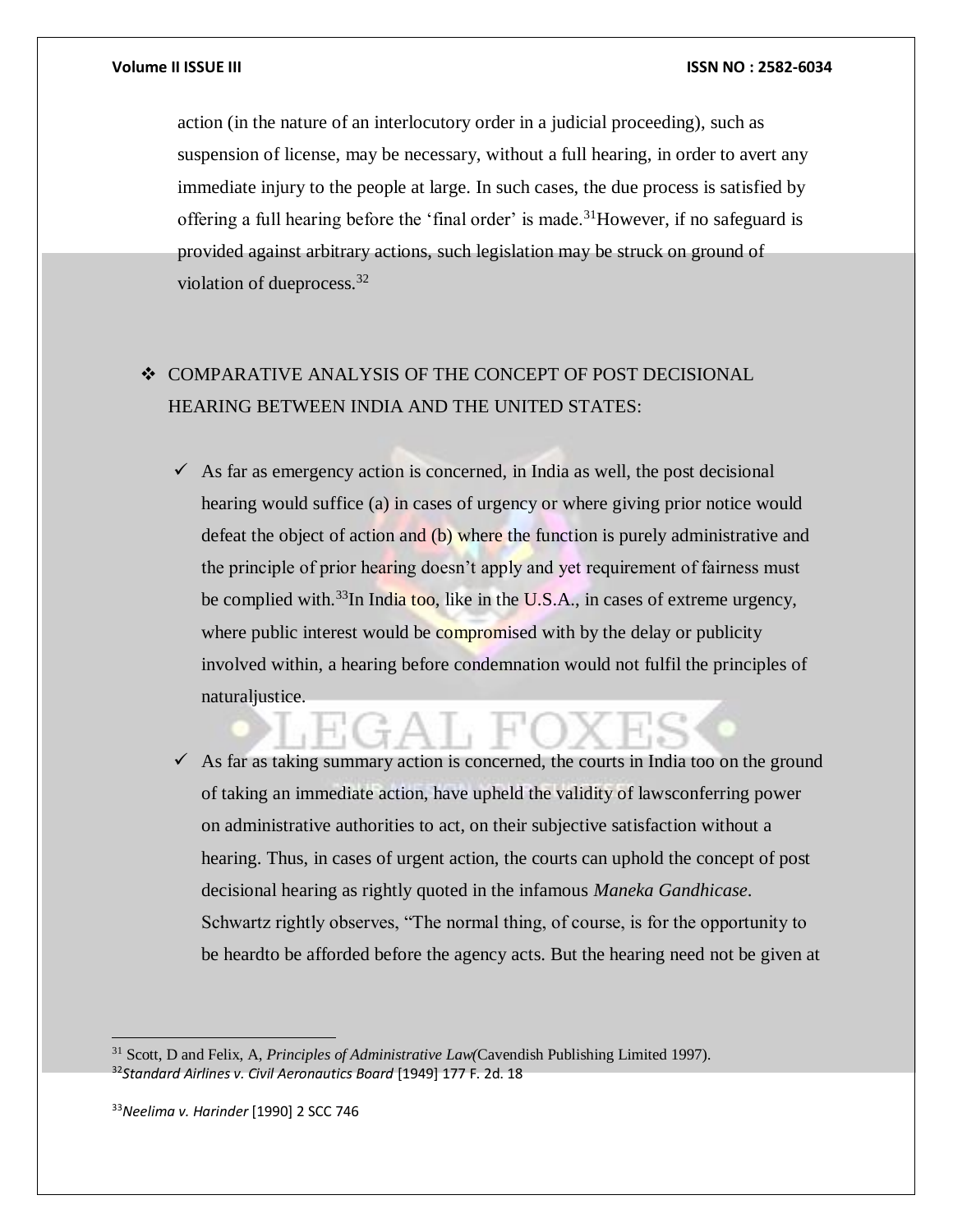that stage. The opportunity to be heard may be given by the agency afteritacts…"<sup>34</sup> He furtheropined, "Emergency permits instant destruction of the infected poultry, seizure and sale of the taxpayer's property, and takeover of the bank; any hearing comes after these drastic acts have taken place". Another American writer states,"Thereisno rule of constitutional law requiring inabsolute terms that a constitutionally compelled hearing always be apriorhearing.Rather, whatthe Constitution does require, as *Armstrongy v. Manzo* held, is that a constitutionally compelled hearing "be granted at a meaningful time and in a meaningful manner", a standard that counsels a prudential inquiry case-by-case."<sup>35</sup>

# UNITED KINGDOM:

In England, since the Parliament has absolute sovereignty, it is competent for the Parliament to exclude the Principles of Natural Justice and it is beyond the competence of the courts to invalidate the law itself on the premises of it being violative of the principles of natural justice.<sup>36</sup> However, still the court can interfere with the subordinate legislation, on the plea of vires, by holding that the statute has created an authority with a quasi-judicial obligation so that a subordinate legislation made under the statute cannot dispense any hearing.<sup>37</sup>

# "OUR MISSION YOUR SUCCESS"

Apart from this, in U.K., it has been held that in certain circumstances, condemnation of property cannot be done under the ordinary judicial procedure and thus, rapid and summary

<sup>36</sup>Scott, D and Felix, A, *Principles of Administrative Law (*Cavendish Publishing Limited 1997) <sup>37</sup>*R. v. Housing Appeal Tribunal* [1820] 3 K.B. 334

<sup>34</sup> Bernard Schwartz, *Administrative Law,* 208 (1976)

<sup>&</sup>lt;sup>35</sup>S.N. Jain, "Administrative Law Aspects of "Maneka Gandhi"<https:/[/www.jstor.org/stable/43950642.>](http://www.jstor.org/stable/43950642) accessed 28 December 2020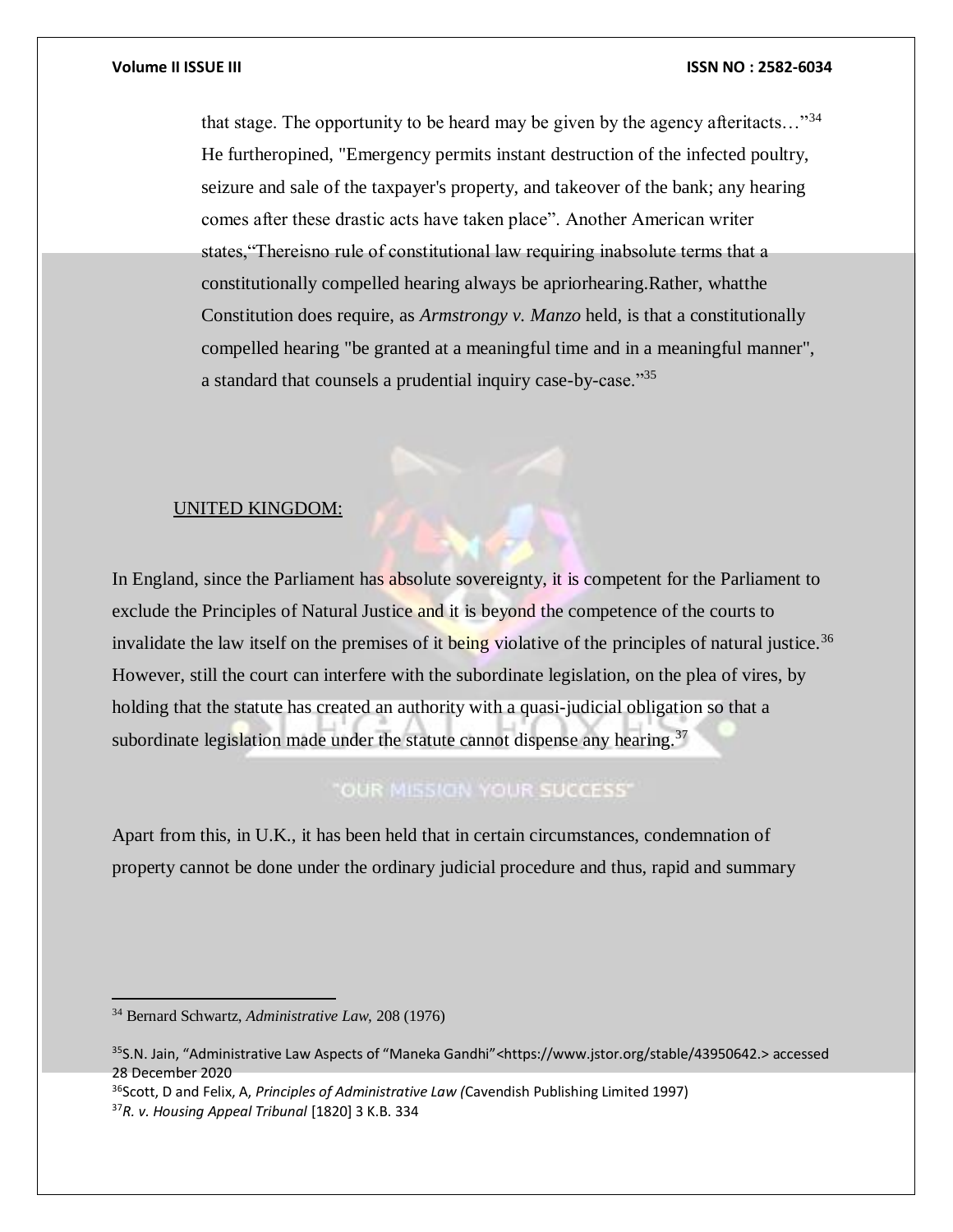proceedings must be conducted. E.g., condemnation of food that is unfit for human consumption and its destruction, demolition of imminently dangerous buildings<sup>38</sup> etc.

Moreover, other than the emergencies affecting the security of the state or public order, the requirement of provision of notice or hearing may be dispensed with by the Legislature where immediate action is necessary to save human life or property. E.g. Pulling down dangerous building (Section 38 of the Manchester Improvement Act, 1967).

Thus, like in U.S.A and India, even U.K. has certain norms laying down that a regular pre decisional hearing procedure may be compromised with in certain grave situations that can have ill-effects on the public at large. Thus, in U.K. too, Emergency situations and circumstances involving public interest or that may lead to grave injuries are well recognized and allow for dispensing with the requirement of pre-decisional hearing when a prompt and rapid decision is required to be taken to safeguard the interests of the general public being jeopardized.

# **THE RELEVANCE OF THE CONCEPT OF POST-DECISIONAL HEARING IN THE CONTEMPORARY TIMES:**

The rule of Audi Alteram Partem has become dynamic with the growth of administrative functions. The same cannot be applied today in a straitjacket manner and varies from case to case and circumstance to circumstance. The urgency in taking administrative actions without giving a pre decisional hearing has gradually developed the notion of Post Decisional Hearing. Individuals affected by the decisions of the concerned authorities seeks to implement the principle of Natural Justice and providing Post Decisional Hearing is deemed as best remedy for the same as held in Maneka Gandhi case. Thus, in the present times the administrative authorities have the power to allow post decisional hearing in case there exists sufficient and reasonable ground to justify the non-application of providing hearing before the decision is reached at.

<sup>38</sup>*Cheetham v. Mayor of Manchester*[1875] 10 C.P. 249 (269).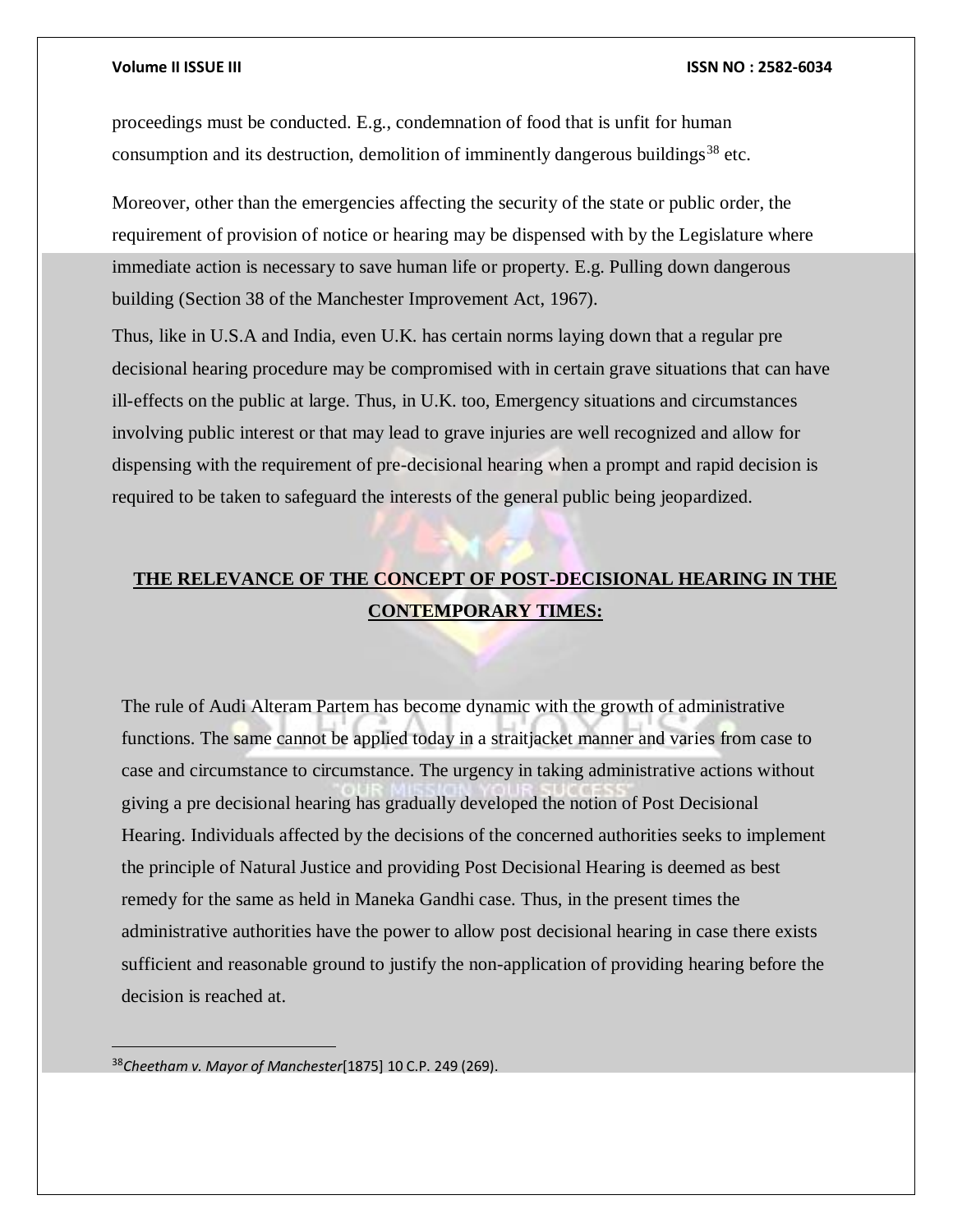In *Canara Bank v. V.K. Awasthi<sup>39</sup>* , the Respondent was terminated from his services for not replying to the show cause notice within the stipulated period of 15 days. Later, he contended that principles of natural justice were not followed and High Court upholding the said contention ordered the bank to provide proper hearing to the respondent before the disciplinary committee. Hence, the bank filed an appeal before the Supreme Court. The bank provided the respondent with personal hearing before the appellant authority.The issue concerning in this case was whether post decisional hearing provided by the bank to the respondent before appellant authority is in concurrence with Audi alteram partem or not.

The Apex Court relied on *Charan Lal Sahu v. Union of India<sup>40</sup>* , where the Court held that 'post-decisional hearing can obliterate the procedural deficiency of a pre-decisional hearing'. Therefore, if there is any lack in the proceedings of any case, then it can be resolved by using post- decisional hearing. Thus, the court allowed the appeal and held that there was no violation of the Principles of Natural Justice and Post Decisional Hearing in the present appeal serves the purpose of pre decisional hearing.

However, the court ruled out the concept of Post decisional hearing in certain cases relating to elections and Representation of People's Act.

In case of *Ram Naresh Tyagi & Ors. v. Election Commission of India & Anr.*<sup>41</sup>, the issue was regarding the deletion of voter's names from their electoral roll. Section 22- C of Representation of Peoples Act provides that hearing must be provided to the voter before removing their name from the electoral roll. The Election Commission without providing hearing deleted 841 names from the electoral roll. Petitioners challenged before the High Court. Election Commission contended that they are willing to provide post decisional hearing.

The Court rejecting their argument held that in such matters post Decisional Hearing does not serve as substitute of Pre-Decisional Hearing and if the legislation clearly provides for hearing before deletion of names, than providing hearing after the decision is taken to remove the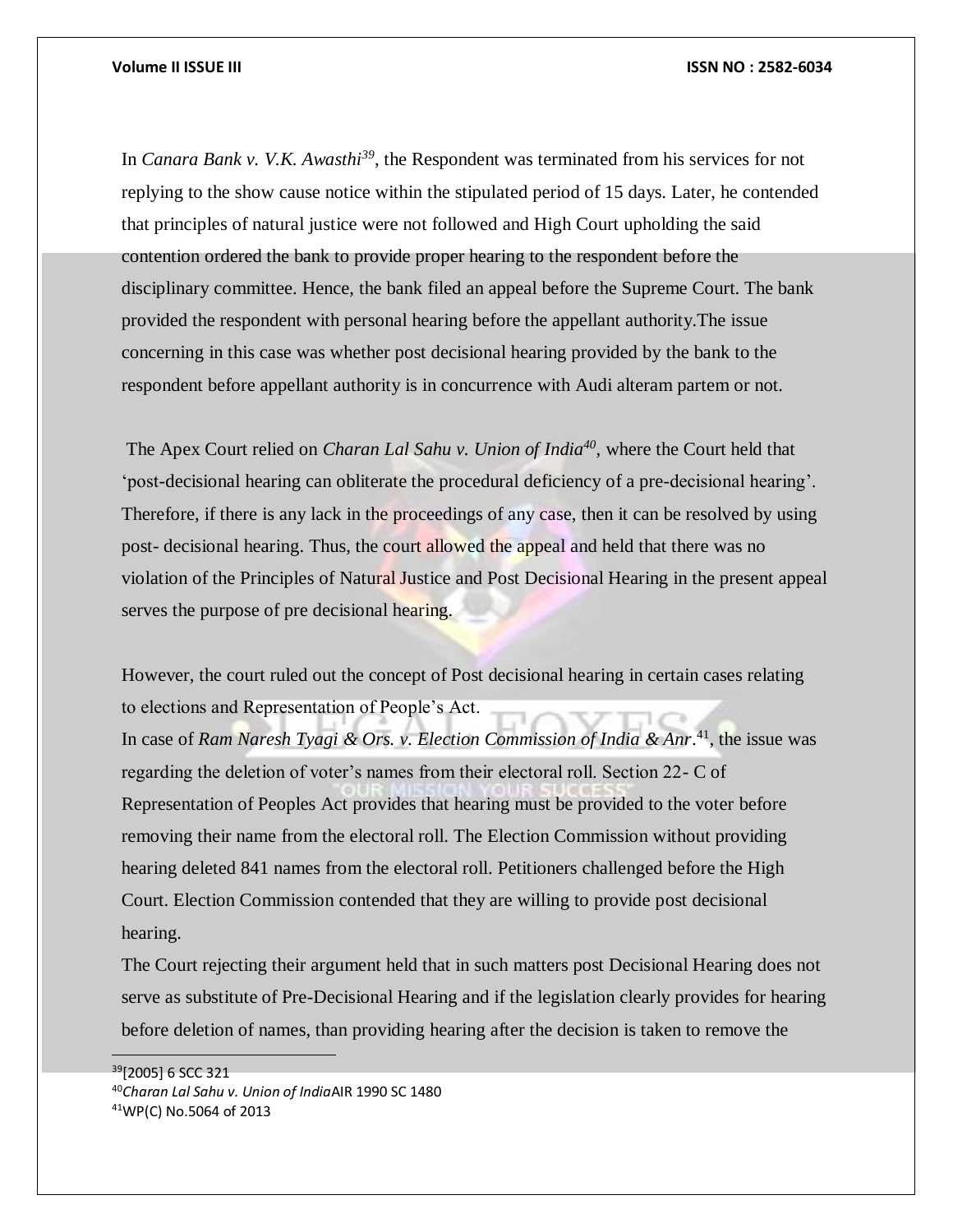$\overline{a}$ 

### **Volume II ISSUE III ISSN NO : 2582-6034**

names does not serve the purpose and hence, Election Commission was ordered to reinstate their names in the ElectoralRoll.

Thus, it can be well ascertained that the concept of post decisional hearing as a process is here to stay. Firstly, the concept is applied in cases of extreme and grave importance which have huge bearing on the legality of the thing or act concerned and further, the concept proves to be the best alternative remedy to achieve the ends of justice when a situation demands so and also a great substitute to pre decisional hearing. Also, post decisionalhearing is well within the boundaries of Natural Justice. Therefore, it is a way to enlarge and broaden the scope of Natural Justice on case-to-case basis, thus, accrediting the legal jurisprudence with some very practical and sound processes.<sup>42</sup>

## **CONCLUDING REMARKS:**

The concept of post decisional hearing is thus, not a rule but a mere exception that is to be applied sparingly. It is a flexible and dynamic concept which doesn't come with a strait jacket application and its applicability varies from case to case. Thus, not only does the concept of Post Decisional Hearing flexibly furthers principles of natural justice but it helps its age-old jurisprudence to survive the test of time and makes it a very dynamic concept, equipped with flexibility and opportunity for further growth. Hence, it must be considered as great substitute to the concept of pre-decisional hearing and so must not be discouraged as it serves as a powerful and useful weapon during the times of urgency and other circumstance that may have grave consequences. But it must be kept in mind that is should not allowed to run amuck otherwise the purpose behinds its development and applicability would be defeated.

Thus, it must be taken an exceptional rule which in extreme cases is a useful method to meet the ends of justice, respecting the urgency of the facts and the legal repercussions which

 $42$ Sujoy Sur and Siddharth Sharma, 'The Concept of Post Decisional Hearing: Establishing its Jurisprudence, and Contemporaneous Relevance' (2014) IJLLJS <[http://ijlljs.in/wp-content/uploads/2014/08/Post-Decisional-Hearing-](http://ijlljs.in/wp-content/uploads/2014/08/Post-Decisional-Hearing-2-_1_.pdf.)[2-\\_1\\_.pdf.>](http://ijlljs.in/wp-content/uploads/2014/08/Post-Decisional-Hearing-2-_1_.pdf.) accessed 4December 2020